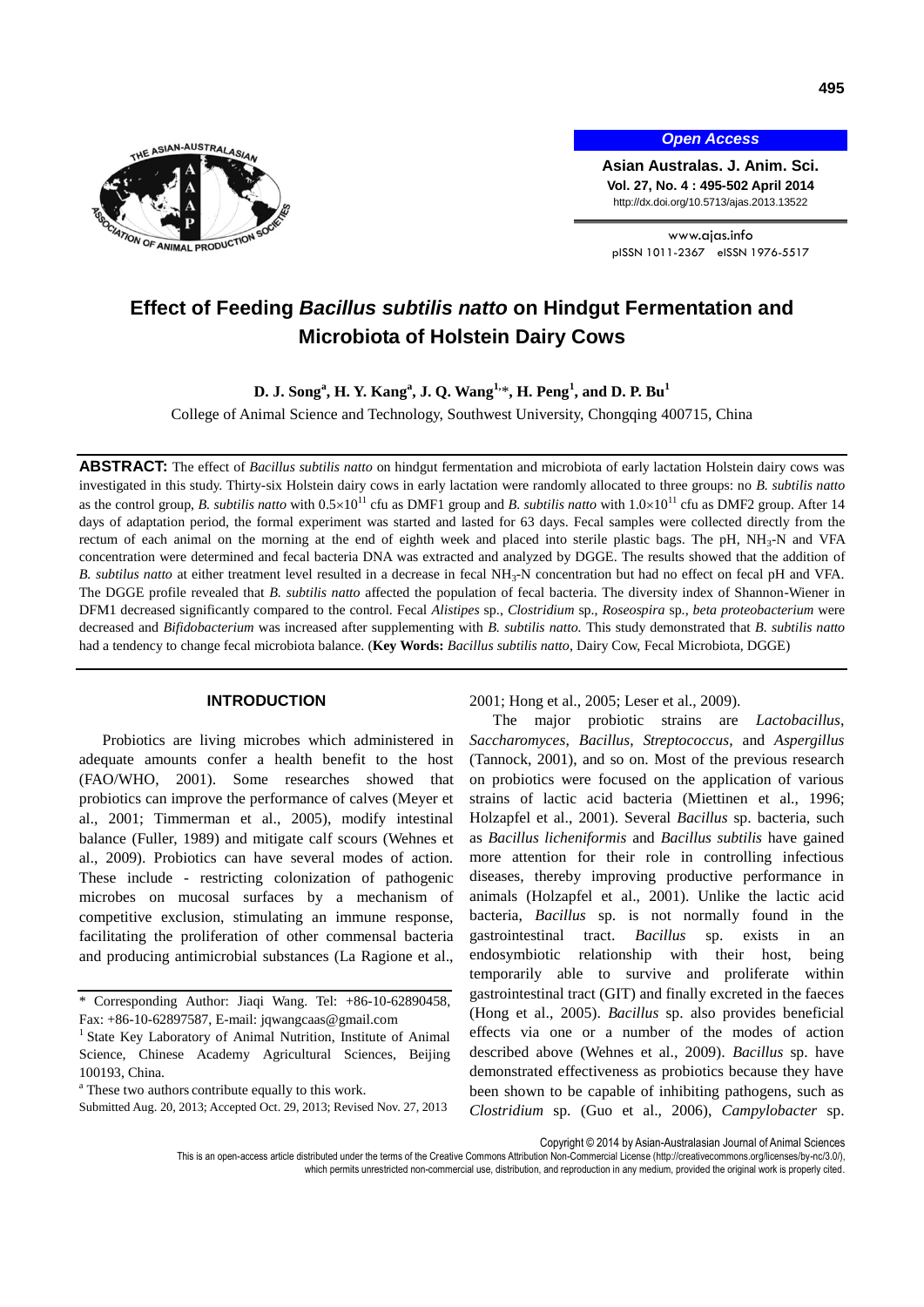(Fritts et al., 2000), *Streptococcus* sp. (Teo and Tan, 2005), *Escherichia coli* (Teo and Tan, 2006), *Salmonella typhimurium*, and *Staphylococcus aureus* (Sumi et al., 1997). *B. subtilis natto* isolated from the Japanese fermented soybean staple known as '*natto*' is a gram-positive sporeforming bacterium and is a subspecies of *B. subtilis* according to the 16S rRNA sequence analysis (Qin et al., 2005). Our prior research suggested that the viable probiotic characteristics of *B. subtilis natto* was beneficial to the immune system of the calf (Sun et al., 2010).

The gastrointestinal tract of healthy animals is colonized by a complex microbiota formed by many different species of microorganism (Frizzo et al., 2008). The microbial balance in the microbiota of the digestive tract is important to promote efficient digestion and maximum nutrient absorption. It can increase the host capacity for excluding pathogen microorganisms and thus, to prevent some diseases at the same time (Walter et al., 2003). The microbial shedding and fermentation parameters of the feces can particularly reflect the true condition of the hindgut (Fox et al., 2007). However, the effects of dietary supplementation with *B. subtilus natto* on hindgut microbiology and microbial population have been rarely investigated. Consequently, this study was designed to assess the effect of *B. subtilis natto* on hindgut microbiota and fermentation of Holstein dairy cows.

#### **MATERIALS AND METHODS**

## **Cows and diets**

All animals used in this experiment were maintained according to the principles of the Chinese Academy of Agricultural Sciences Animal Care and Use Committee. The study was conducted at the Beijing Dairy Cattle center in Yanqing Conty, Beijing. Thirty-six early lactation Holstein dairy cows were used in this experiment, and the experiment dates were from March 9th to May 3rd, 2010. Cows were fed a typical total mixed ration (TMR) based on China Standard NY/t 34 (2004) and NRC (2001) (Table 1) and pre-weighted rations (110%) of TMR was supplied to the cows every meal.

# **Experimental design**

After two weeks of adaptation feeding, cows were divided into three groups: i) no *B. subtilis natto* as the control group (CON); ii) cows were fed the TMR diet supplemented with 6 g/d *B. subtilis natto* fermentation product  $(0.5\times10^{11}$  cfu of *B. subtilis natto*/d) (DFM1); and iii) cows were fed the TMR diet supplemented with 12 g/d *B. subtilis natto* fermentation product  $(1.0 \times 10^{11} \text{ cftu of } B)$ . *subtilis natto*/d) (DFM2). The TMR was given three times a day at 0700, 1400 and 2100 with the *B. subtilis natto* being added daily in the morning feeding. The solid state

**Table 1.** Ingredient and chemical composition of the diet (DM basis)

| Item                       | <b>TMR</b> |  |
|----------------------------|------------|--|
| Ingredient (%)             |            |  |
| Corn silage                | 23.10      |  |
| Alfalfa hay                | 9.20       |  |
| Chinese wildrye            | 8.60       |  |
| Corn grain                 | 12.90      |  |
| Dry distillers grains      | 2.60       |  |
| Soybean meal               | 8.80       |  |
| Soybean dried grain        | 3.73       |  |
| Barley grain               | 5.90       |  |
| Beet pulp                  | 5.90       |  |
| Cotton seed meal           | 3.93       |  |
| Soybean curb residue       | 5.60       |  |
| Wheat bran                 | 2.40       |  |
| Calcium hydrogen phosphate | 1.32       |  |
| Rumen protected methionine | 0.06       |  |
| Fatty powder               | 0.85       |  |
| Limestone                  | 1.56       |  |
| Salt                       | 1.02       |  |
| Molasses                   | 0.08       |  |
| Sodium bicarbonate         | 1.81       |  |
| Magnesium oxide            | 0.21       |  |
| Premix <sup>1</sup>        | 0.43       |  |
| Total                      | 100.00     |  |
| Chemical composition       |            |  |
| $NEL2 (Mcal/kg DM)$        | 1.38       |  |
| $CP$ (% DM)                | 17.77      |  |
| NDF (% DM)                 | 43.80      |  |
| ADF (% DM)                 | 21.83      |  |
| Ca (% DM)                  | 0.94       |  |
| $P$ (% DM)                 | 0.41       |  |

<sup>1</sup> Contained per kilogram of the premix: vitamin A, 2,000,000 IU; vitamin D, 300,000 IU; vitamin E, 3,000 IU; Cu, 3,500 mg; Fe, 10,000 mg; Zn, 10,000 mg; Mn, 9,000 mg; Mg, 9,800 mg; I, 90 mg; Se, 40 mg; Co, 30 mg.

<sup>2</sup> Calculated value (based on China Standard NY /t 34, 2004 and NRC  $(2001)$ ).

fermentation products were produced by Langfang Dongxin Biological Technology Co., LTD (China) using the prior identified *B. subtilis natto* from our laboratory. The number of viable *B. subtilis natto* spores in the product was determined by plate count on LB medium (5% agar, 0.5% NaCl, 1% soya peptone,  $0.3%$  beef extract, pH = 7.0) after heat treatment  $(80^{\circ}$ C for 10 min), and approximately  $8.3\times10^{9}$  spores per gram of solid-state fermentation product were obtained. Animals had free access to fresh water and a plain mineral block during the period of the experiment.

## **Sample collection and analysis**

Fecal samples were collected directly from the rectum of each animal on the morning at the end of eighth week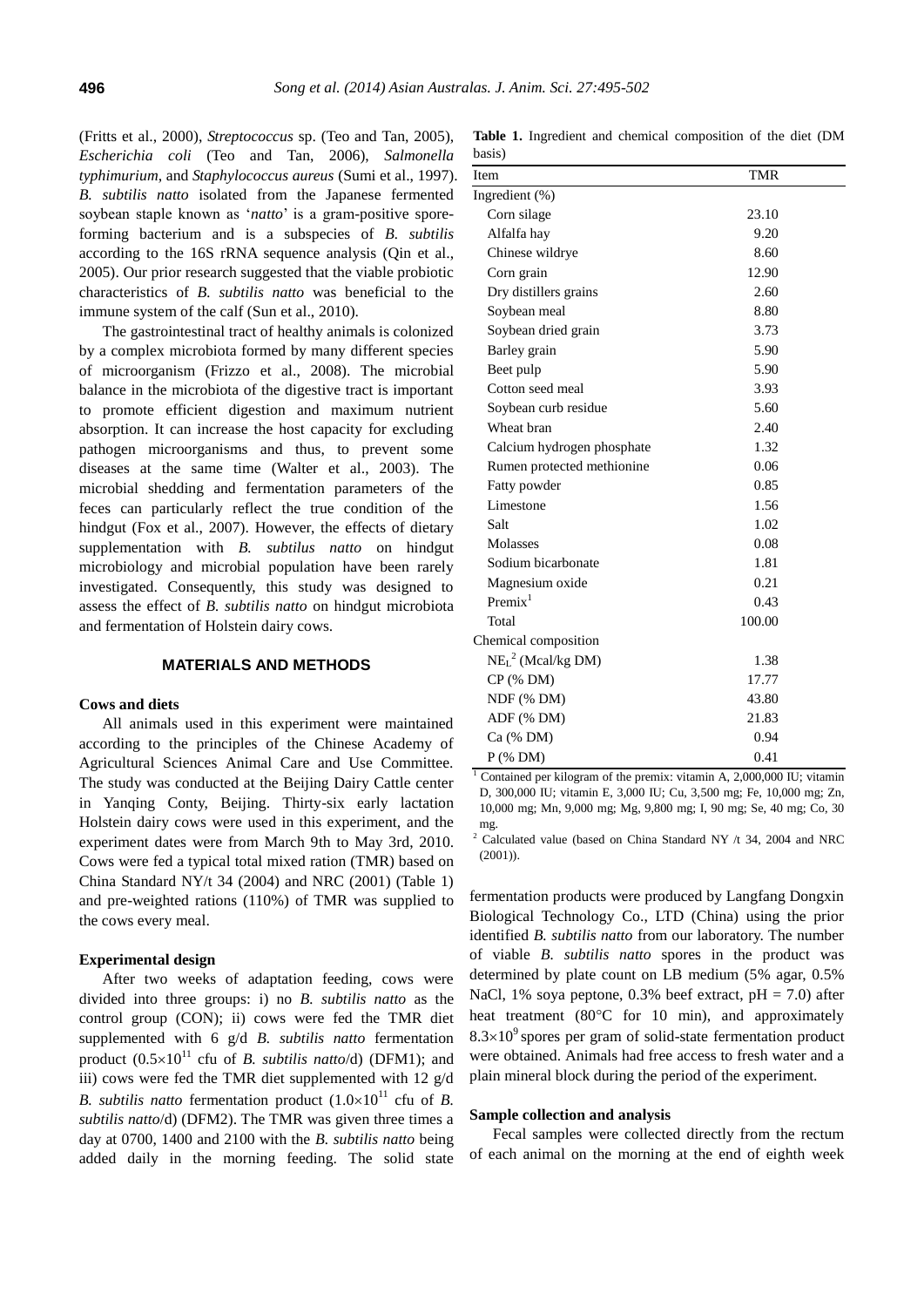and placed into sterile plastic bags. These bags were kept on ice until the sampling of all animals was completed. The entire process was limited to one hour's duration

*Fecal pH*: The pH of fresh feces was determined immediately after defecation by thoroughly mixing 10 g fresh feces with 20 mL double-deionized water in 50 mL tubes and submerging the pH probe (370 model pH meter, Jenway, UK) in the mixture (Breg et al., 2005). Then 4ml of the feces suspension was placed into a 10 mL sterile test tube. 1 mL 25% meta-phosphoric acid was added into 4 mL of the feces suspension, then mixed well and stored at  $-20^{\circ}$ C for further NH<sub>3</sub>-N and VFA analysis.

*Fecal NH*<sub>3</sub>-*N and VFA*: Fecal NH<sub>3</sub>-N was measured according to Bromner and Keeney (1965). Fecal VFA concentrations were determined using gas chromatography (model 6890, Series II; Hewlett Packard Co., Avondale, PA) using a DB-FFAP (15 m $\times$ 0.32 mm $\times$ 0.25  $\mu$ m) and FID. The samples were run at a split ratio of 50:1 with a programmed temperature gradient  $(100^{\circ}$ C initial temperature for 1 min, with a  $2^{\circ}$ C rise per min to  $120^{\circ}$ C and a 10 min final temperature). The temperature of the injector and detector was 250 $\degree$ C and 280 $\degree$ C respectively. The carrier gas was N<sub>2</sub>, and column flow rate was 1 mL/min (Mohammed et al., 2004).

*PCR-DGGE*: The fecal DNA of the eight week was extracted by the method of RBB+C (Yu et al., 2004). For DGGE analysis, approximately 200 bp of the fecal total 16S rDNA gene was amplified using primers: 338f (5'- ACTCCTACGGGAGGCAGC AG-3') and 533r (5'- TTACCGCGGCTGCTGGCAC-3') and with a 40-base GCclamp (CGCCCGCCGCGCGCGGCGGGCGGGGCGGG GGCACGGGGGG) at the 5' terminus of 338f primer. All PCR amplifications were performed in  $50$   $\mu$ L volumes containing  $25 \mu L$  2×HiFiTaq StarMix (GenStar, USA), 1  $\mu L$ 500 nM each primer, 100 ng DNA template. After prior denaturation at 94°C for 4 min, 10 cycles of touchdown PCR were performed (94 $\degree$ C for 30 s, 61 $\degree$ C for 30 s, with a 0.5 $\degree$ C per cycle decrement, and 72 $\degree$ C for 1 min), followed by 25 cycles of PCR (94 $\degree$ C for 30 s, 56 $\degree$ C for 30 s, and 72 $\degree$ C for 1 min), and a final extension step at 72 $\degree$ C for 7 min.

The PCR-DGGE was performed using a DCode Universal Mutation Detection System (Bio-Rad Laboratories, Hercules, CA, USA). Fifteen uL of PCR products were loaded in a 7.5% polyacrylamide/gel (37.5:1) in 0.5TAE (20 mmol/L Tris-HCl, 10 mmol/L acetic acid, 0.5 mmol/L EDTA adjusted to pH 8.3) buffer. The polyacrylamide gels contained a 40% of denaturant at the top of the gel grading to a 60% denaturant at the bottom (100% denaturants consisting of 40% [v/v] formamide and 7 M urea). The DGGE gel was run for 16 h at  $60^{\circ}$ C and 85 V. After electrophoresis, the gels were stained with silver

nitrate (Yu et al., 2004).

*Sequencing*: Putative indicator bands were excised from the gels and DNAs were recovered according to boiling methods (Wang et al., 2006). The 16S rDNA from each band was enriched by PCR using the same primer 338f and 533r without a GC-clamp under the prior PCR process. Purified PCR products were cloned into pMD18-T vector, and transformed into *Escherichia coli* JM109 competent cells following the manufacturer's instructions (TaKaRa, Japan). Screening the positive clones in the LB solid medium containing X-Gal and ampicillin (Amp), and the sequencing was completed by the BGI Company, Beijing center (Beijing, China). After aligning with sequences from GenBank and RDP, 16S rDNA sequences were blasted individually with the highest similar sequence.

#### **Statistical analysis**

All data were analyzed using the Proc Mixed procedure of the SAS system (version 8.2, SAS Institute Inc., Cary, NC). p-Values <0.05 were considered statistically significant, and trends were discussed at  $p<0.1$ .

For microbial diversity analysis, after staining, DGGE gels were scanned and analyzed using Quantity-one software (Bio-Rad) and the peak density was calculated. The unweighted pair group method using arithmetic averages (UPGMA) algorithm was used as implemented in the analysis software for the construction of dendrograms. The microbial diversity was analyzed according to Shannon-Wiener index (*H'*) (Spellerberg and Fedor, 2003):

 $H' = -\sum P_i \log P_i$ 

 $P_i = N_i/N$ , relative intensity in the profile

 $N_i$  = surface of the peak i

 $N =$  sum of the surfaces for all the peak within the profile

## **RESULTS**

#### **Fecal pH, NH3-N and VFA**

All results are listed in Table 2. There were no treatment effects on fecal pH during this study. Compared to the Control group, supplementation of *B. subtilis natto* in the diets led to a significant decrease in total fecal  $NH_3-N$  in DFM1 and DFM2 (p<0.10). No differences were observed in total fecal VFAs or the proportion of individual VFAs such as: acetate, propionate, butyric, isobutyric, valeric or isovaleric when cows were supplemented with either  $0.5 \times 10^{11}$  cfu of *B. subtilis natto*/d or  $1.0 \times 10^{11}$  cfu of *B. subtilis natto*/d.

#### **Fecal microbial analysis**

The total fecal DNA, DGGE fingerprint for the eighth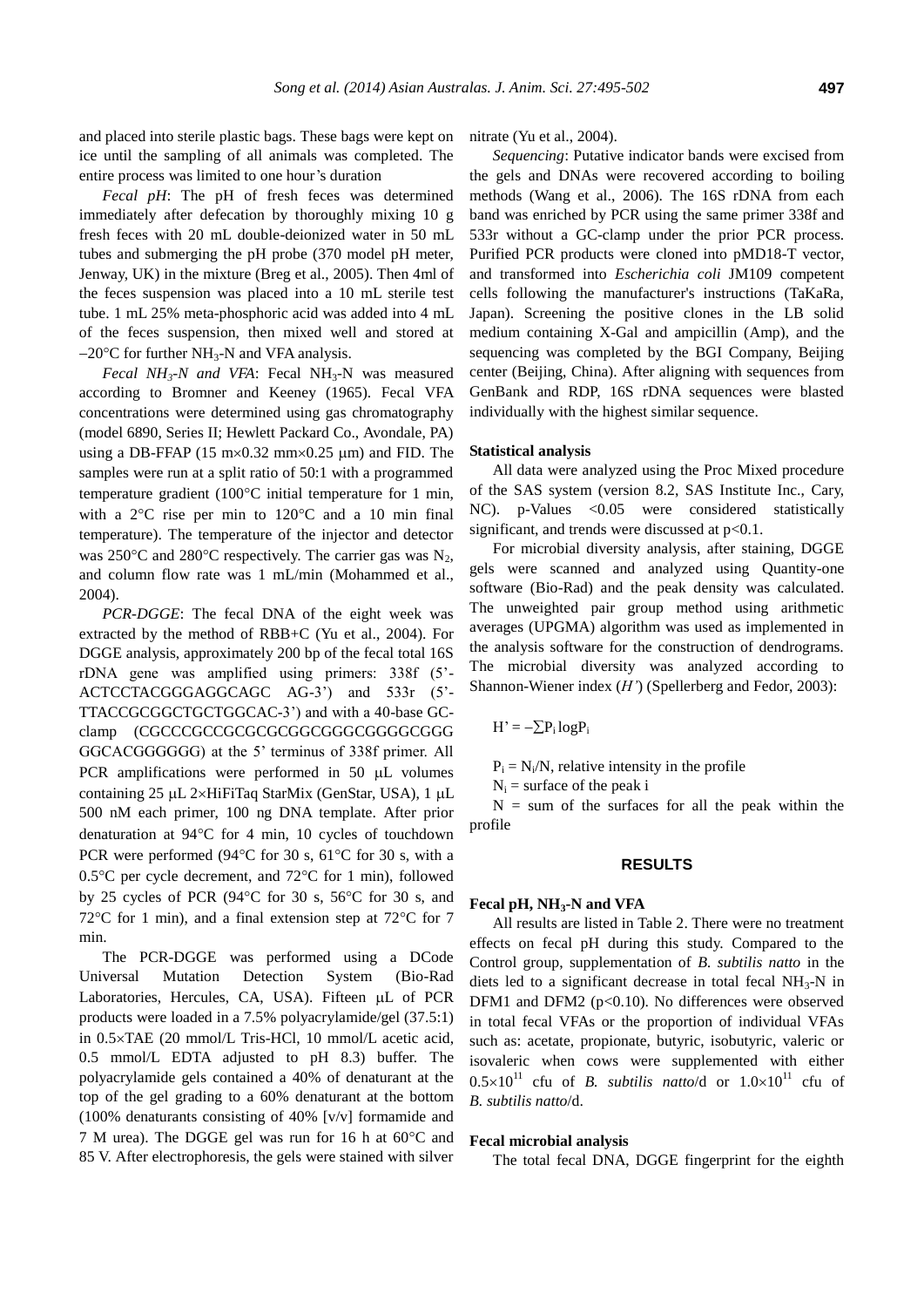| Treatment <sup>1</sup> |        |                  |      |            |
|------------------------|--------|------------------|------|------------|
| <b>CON</b>             | DFM1   | DFM <sub>2</sub> |      | p-value    |
| 6.83                   | 6.78   | 6.76             | 0.04 | 0.37       |
| 13.01                  | 10.36  | 10.02            | 0.89 | 0.07       |
| 22.93                  | 22.43  | 22.63            | 1.01 | 0.94       |
| 17.34                  | 16.35  | 17.12            | 0.8  | 0.667      |
| 3.99                   | 4.08   | 3.88             | 0.19 | 0.80       |
| 0.90                   | 0.91   | 0.91             | 0.07 | 0.99       |
| 0.3213                 | 0.2809 | 0.2915           | 0.01 | 0.16       |
| 3.99                   | 3.96   | 3.88             | 0.21 | 0.94       |
| 0.2                    | 0.18   | 0.18             | 0.01 | 0.83       |
|                        |        |                  |      | <b>SEM</b> |

**Table 2.** Effects of feeding *Bacillus subtilis natto* on fecal pH, NH<sub>3</sub>-N, and VFA

<sup>1</sup> CON = No *B. subtilis natto*; DFM1 =  $0.5\times10^{11}$  CFU of *B. subtilis natto*/d; DFM2 =  $1.0\times10^{11}$  CFU of *B. subtilis natto*/d.

week for both CON and DFM1 is shown in Figure 1(a). Examination of the gel indicated that the position and number of bands were similar in each group. However Bands 1, 2, 4, 5, 6, 7, and 8 were decreased in intensity or disappeared in the same fingerprint of the DFM1 group, while bands 3, 9, and 11 increased in intensity compared with the CON. In addition the band group labeled '10' was a new band group which was not present in the CON fingerprint. It was also observed that there were numerous color differences in this gel that were implied the difference in density. Dendrograms shown that lanes belonged to the same group: lanes 1, 2, 3, 4, 5, 6, and lanes 7, 8, 9, 10, 11, 12 clustered respectively and the similarity of the two groups was about 66% (Figure 1(b)). Labeled bands were excised and sequenced, the results are shown in Table 3, fecal *Alistipes* sp., *Clostridium* sp., *Roseospira* sp., *beta proteobacterium* were decreased and *Bifidobacterum* was increased after supplementing *B. subtilis natto*. However, some bands were changed such as bands group 1, 2, 3, 7, and 11, that were uncultured bacteria sp.. Even if they were excised from the band groups, the sequence was inconsistent. For example  $-$  bands 4, 5, 6, 9, and 10 generated two different results. The Shannon-Wiener index of CON and DFM1 was  $3.3476 \pm 0.07$  and  $3.0725 \pm 0.08$ respectively, and a significant difference was obtained in our study when supplementing *B. subtilis natto* in the diets at eight week  $(p<0.10)$ .

## **DISCUSSION**

This study investigated the effects of supplementing *B. subtilis natto* on hindgut fermentation and microbiota through fecal. No obvious changes in fecal pH were observed, however, a small decline in fecal pH was previously associated with altered fermentation patterns and microbial ecology in the hindgut (Medina et al., 2002). Similar results were also observed by Qiao et al. (2010). The decrease of fecal pH in this study may have contributed to the increase of *Bifidobacteria* in the hindgut of the cows fed *B. subtilis natto*. It is also possible that the decline of fecal pH may connect with the decrease of fecal  $NH<sub>3</sub>-N$ concentration. In this study when the *B. subtilis natto* product was added to the diets — the concentration of total dietary N did not change. However, the resultant concentration of fecal  $NH_3-N$  was decreased (p<0.01). Fecal N contains mainly undigested feed protein and metabolic fecal N (de Boer et al., 2002). Therefore, these results can be explained by assuming that the supplementation of *B. subtilis natto* product enhanced the diet utilization efficiency and reduced the excretion of protein in the feces (Spiehs et al., 2009). Previous research suggested that feeding fermented products of *B. subtilis* to layer hens (Santoso et al., 1999) and broilers (Santoso et al., 1995) reduced  $NH<sub>3</sub>-N$  release from excreta significantly, so we would surmise that there is a microbiological component which can reduce urease activity within the fecal microbial population. No difference in fecal VFAs or the concentration of individual VFAs was observed in the treatment groups that were supplemented with *B. subtilis natto*. Similar results were reported in meat goats, but no consistent benefit was noted from supplementing healthy, growing meat goats with probiotic products (Whieley et al., 2009).

The microbial population of the intestine plays an important role in overall animal health, productivity and well-being. Therefore, assessing the diversity of microbial communities (in terms of richness and structure) is a useful indicator as to how animals evolve within their environment (Fromin et al., 2002). In this study we reported the changes in hindgut microflora as measured in the faeces after supplementing *B. subtilis natto* using DGGE methods. There was a significant difference for the Shannon-Wiener index (H) between the CON group and the DFM1 group at the eighth week, suggesting that the microbial population in the rumen of the cows in this study was affected by supplementing *B. subtilis natto*. Studies have demonstrated that probiotics can provide good production responses in various fields of animal production (Fuller, 1989; Hosoi et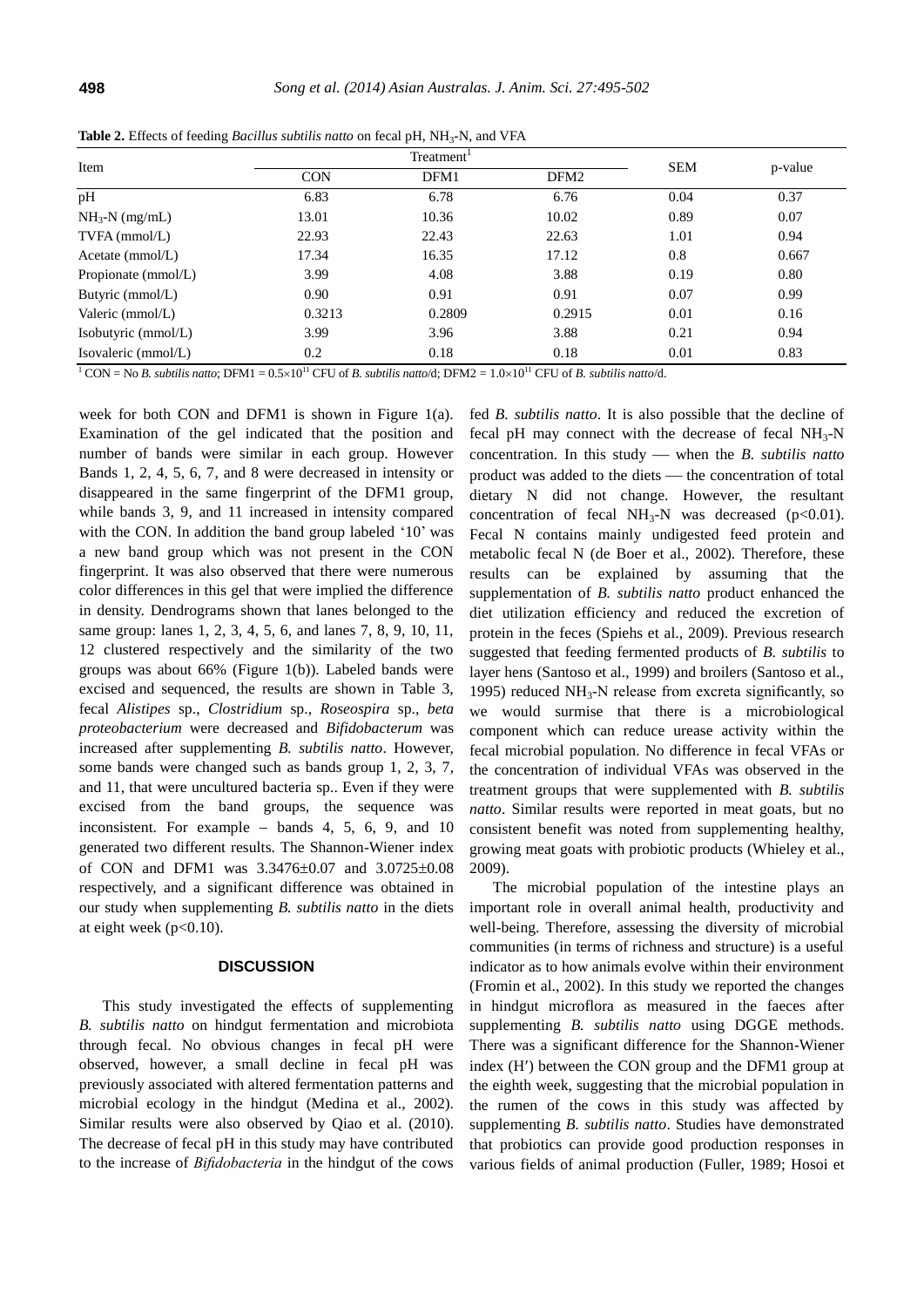

**Figure 1.** (a) DGGE profiles of 16S rDNA sequences amplified from DNA extracted from the eight week of the trial. Lane 1 to 6: CON; lane 7 to 12: DFM1. (b) UPGMA clustering of Figure 1(a). No. 1, 2, 3, 4, 5, 6 represent CON; No. 7, 8, 9, 10, 11, 12 represent DFM1.

al., 2000; Hong et al., 2005; Frizzo et al., 2008). Probiotics can competitively exclude pathogenic bacteria or be antagonistic towards their growth, thus helping to maintain the health of the intestinal tract (Jin et al., 1997; Hong et al., 2005). In addition, probiotics affects the bacterial population and mix as measured in the faeces (Whitley et al., 2009). An increase in the level of *Bifidobacterium* sp. and a decrease in *Alistipes* sp., *Clostridium* sp., *Roseospira*  sp. was found in this study. This is consistent with changes in *Bifidobacterium* and *Clostridium* sp. reported by Guo et al. (2006), *E. coli* 0157:H7 reported in lamb faeces by Lema et al. (2001) and a reduction in *Salmonella* shedding in beef cattle reported by Stephens et al. (2007). However inconsistent results were reported by other researchers where the abundance and population density of dairy cow

were improved by the addition of *B. subtilus* Pab02 (Pan et al., 2010) but no effect was found in fecal microflora after supplementing the diets of meat goats with a probiotic (Whitley et al., 2009).

# **CONCLUSIONS**

The addition of *B. subtilus natto* to the diets of dairy cows in early lactation was shown to significantly reduce NH3-N in the faeces indicating a possible improvement in nitrogen utilization. In addition *B. subtilus natto* may change the microfloral mix within the faeces. More research is required to understand the mode of action, and the effects of these changes on animal production.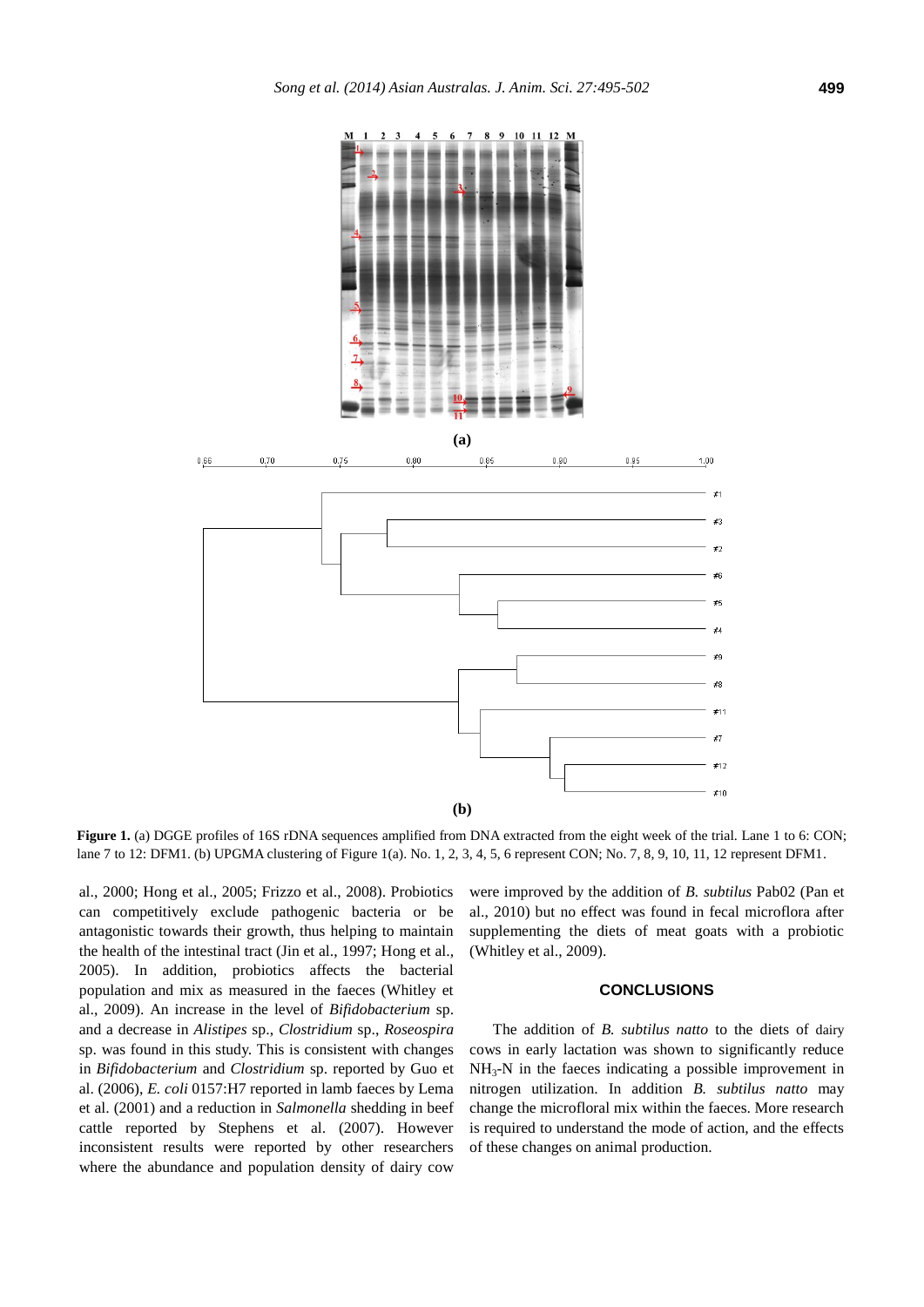| <b>Bands</b> | Treatment | Expect  | Identities $(\% )$ | <b>Species</b>                         |
|--------------|-----------|---------|--------------------|----------------------------------------|
| 1            | Control   | $9e-82$ | 170/171(99)        | Uncultured bacterium                   |
| 2            | Control   | 3e-97   | 198/199(99)        | Uncultured bacterium                   |
| 3            | DFM1      | $3e-82$ | 169/169(100)       | Uncultured bacterium                   |
| $4-1$        | Control   | $4e-91$ | 189/191(99)        | Alistipes sp.                          |
| $4 - 2$      | Control   | $3e-92$ | 190/191(99)        | Uncultured Bacteroidales               |
| $5 - 1$      | Control   | $4e-85$ | 174/174(100)       | Clostridium sp.                        |
| $5-2$        | Control   | 2e-84   | 173/173 (100)      | Uncultured bacterium                   |
| $6-1$        | Control   | $4e-85$ | 174/174 (100)      | Uncultured bacterium                   |
| $6 - 2$      | Control   | 9e-82   | 170/171 (99)       | Roseospira sp.                         |
| 7            | Control   | $4e-85$ | 174/174 (100)      | Uncultured bacterium                   |
| 8            | Control   | $3e-95$ | 195/196 (99)       | Uncultured <i>beta proteobacterium</i> |
| 9            | DFM1      | $1e-96$ | 197/198 (99)       | Uncultured bacterium                   |
| $9-1$        | DFM1      | 2e-83   | 171/171 (100)      | Uncultured bacterium                   |
| $9 - 2$      | DFM1      | $2e-83$ | 171/171 (100)      | Clostridium sp.                        |
| $10-1$       | DFM1      | 8e-93   | 188/188 (100)      | Bifidobacterium                        |
| $10-2$       | DFM1      | 6e-99   | 199/199 (100)      | Uncultured bacterium                   |
| 11           | DFM1      | 9e-82   | 170/171 (99)       | Uncultured bacterium                   |

**Table 3.** Percentages sequence similarity of uncultured phenotypes from fecal samples of the 8 week colonizers to other sequences in Genebank

#### **ACKNOWLEDGMENTS**

The investigation was financially supported by National Basic Research Program (973) of China (2011CB100805) and grants (No.2012BAD12B02-5 and No. 2004DA125184G1103) from Ministry of Science and Technology.

# **REFERENCES**

- Abe, F., N. Ishibashi, and S. Shimamura. 1995. [Effect of](http://www.sciencedirect.com/science/article/pii/S0022030295769144)  administration of *Bifidobacteria* [and lactic acid bacteria to](http://www.sciencedirect.com/science/article/pii/S0022030295769144)  [newborn calves and piglets.](http://www.sciencedirect.com/science/article/pii/S0022030295769144) J. Dairy Sci. 78:2838-2846.
- Berg, E. L., C. J. Fu, J. H. Porter, and M. S. Kerley. 2005. [Fructooligosaccharide supplementation on the yearling horse:](http://animalsci.highwire.org/content/83/7/1549.short)  [Effects on fecal pH, microbial content and volatile fatty acid](http://animalsci.highwire.org/content/83/7/1549.short)  [concentrations.](http://animalsci.highwire.org/content/83/7/1549.short) J. Anim. Sci. 83:1549-1553.
- Bromner, J. M. and D. R. Keeney. 1965. [Steam distillation](http://www.sciencedirect.com/science/article/pii/S0003267000889734)  [methods of determination of ammonium, nitrate and nitrite.](http://www.sciencedirect.com/science/article/pii/S0003267000889734)  Anal. Chem. Acta. 32:485-495.
- Campbell, J. M., G. C. Fahey, and B. W. Wolf. 1997. [Selected](http://nutrition.highwire.org/content/127/1/130.short)  [indigestible oligosaccharides affect large bowel mass, cecal](http://nutrition.highwire.org/content/127/1/130.short)  [and fecal short-chain fatty acids, pH and microflora in rats.](http://nutrition.highwire.org/content/127/1/130.short) J. Nutr. 127:130-136.
- Cole, N. A., R. N. Clark, R. W. Todd, C. R. Richardson, A. Gueye, L. W. Greene, and K. McBride. 2005. [Influence of dietary](http://www.animal-science.org/content/83/3/722.short)  [crude protein concentration and source on potential ammonia](http://www.animal-science.org/content/83/3/722.short)  [emissions from beef cattle manure.](http://www.animal-science.org/content/83/3/722.short) J. Anim. Sci. 83:722-731.
- de Boer, I. J. M., M. C. J. Smits, H. Mollenhorst, G. van Duinkerken, and G. J. Monteny. 2002. [Prediction of ammonia](http://www.sciencedirect.com/science/article/pii/S0022030202744251)  [emission from dairy barns using feed characteristics Part 1:](http://www.sciencedirect.com/science/article/pii/S0022030202744251)  [Relation between feed characteristics and urinary urea](http://www.sciencedirect.com/science/article/pii/S0022030202744251)  [concentration.](http://www.sciencedirect.com/science/article/pii/S0022030202744251) J. Dairy Sci. 85:3382-3388.

Erickson, G. E. and T. J. Klopfenstein. 2001. Managing N inputs

and the effect on losses following excretion in open-dirt feedlots in Nebraska. Sci. World J. 1(S2):830-835.

- FAO/WHO. 2001. Evalution of health and nutritional properties of probiotics in food including powder milk with live lactic acid bacteria. Exper consultation report: Cordoba, Argentina: Food and agriculture organization of the United Nations and World Health Orhanization.
- Fox, J. T., B. E. Depenbusch, J. S. Drouillard, and T. G. Nagaraja. 2007. [Dry-rolled or steam-flaked grain-based diets and fecal](http://www.journalofanimalscience.org/content/85/5/1207.short)  shedding of *Escherichia coli* [O157 in feedlot cattle.](http://www.journalofanimalscience.org/content/85/5/1207.short) J. Anim. Sci. 85:1207-1212.
- [Fritts,](http://japr.fass.org/search?author1=C.+A.+Fritts&sortspec=date&submit=Submit) C. A., J. H[. Kersey,](http://japr.fass.org/search?author1=J.+H.+Kersey&sortspec=date&submit=Submit) M. A. Motl, E. C. [Kroger,](http://japr.fass.org/search?author1=E.+C.+Kroger&sortspec=date&submit=Submit) F. [Yan,](http://japr.fass.org/search?author1=F.+Yan&sortspec=date&submit=Submit) J. [Si,](http://japr.fass.org/search?author1=J.+Si&sortspec=date&submit=Submit) Q. [Jiang,](http://japr.fass.org/search?author1=Q.+Jiang&sortspec=date&submit=Submit) M. M. Campos, A. L. [Waldroup,](http://japr.fass.org/search?author1=A.+L.+Waldroup&sortspec=date&submit=Submit) and [P. W. Waldroup.](http://japr.fass.org/search?author1=P.+W.+Waldroup&sortspec=date&submit=Submit) 2000. *Bacillus subtilis* [C-3102 \(Calsporin\) improves live](http://japr.fass.org/content/9/2/149.short)  [performance and microbiological status of broiler chickens.](http://japr.fass.org/content/9/2/149.short) 2000. J. Appl. Poult. Res. 9:149-155.
- Frizzo, L. S., E. Bertozzi, L. P. Soto, M. V. Zbrun, G. Sequeira, R. D. Santina, R. R. Armesto, and M. R. Rosmini. 2008. [The](http://www.docsdrive.com/pdfs/medwelljournals/javaa/2008/400-408.pdf)  [effect of supplementation with three Lactic acid bacteria from](http://www.docsdrive.com/pdfs/medwelljournals/javaa/2008/400-408.pdf)  [bovine origin on growth performance and health status of](http://www.docsdrive.com/pdfs/medwelljournals/javaa/2008/400-408.pdf)  [young calves.](http://www.docsdrive.com/pdfs/medwelljournals/javaa/2008/400-408.pdf) J. Anim. Vet. Adv. 7:400-408.
- Fromin, N., J. Hamelin, S. Tarnawski, D. Roesti, K. Jourdain-Miserez, N. Forestier, S. Teyssier-Cuvelle, F. Gillet, M. Aragno, and P. Rossi. 2002. [Statistical analysis of denaturing gel](http://onlinelibrary.wiley.com/doi/10.1046/j.1462-2920.2002.00358.x/abstract;jsessionid=AE5EB6D61B3D1B202C6AE214BC7642AD.f03t04?deniedAccessCustomisedMessage=&userIsAuthenticated=false)  [electrophoresis \(DGE\) fingerprinting patterns.](http://onlinelibrary.wiley.com/doi/10.1046/j.1462-2920.2002.00358.x/abstract;jsessionid=AE5EB6D61B3D1B202C6AE214BC7642AD.f03t04?deniedAccessCustomisedMessage=&userIsAuthenticated=false) Environ. Microbiol. 4:634-643.
- Fuller, R. 1989. [Probiotics in man and animals.](http://onlinelibrary.wiley.com/doi/10.1111/j.1365-2672.1989.tb05105.x/abstract) J. Appl. Bacteriol. 66:365-378.
- Guo, X. H., D. F. Li, W. Q. Lu, X. S. Piao, and X. Chen. 2006. Screening of *Bacillus* [strains as potential probiotics and](http://link.springer.com/article/10.1007/s10482-006-9067-9#page-1)  [subsequent confirmation of the](http://link.springer.com/article/10.1007/s10482-006-9067-9#page-1) *in vivo* effectiveness of *Bacillus subtilis* [MA139 in pigs.](http://link.springer.com/article/10.1007/s10482-006-9067-9#page-1) Antonie van Leeuwenhoek 90:139-146.
- Holzapfel, W. H., P. Haberer, R. Geisen, J. Björkroth, and U. Schillinger. 2001. [Taxonomy and important features of](http://ajcn.nutrition.org/content/73/2/365s.short)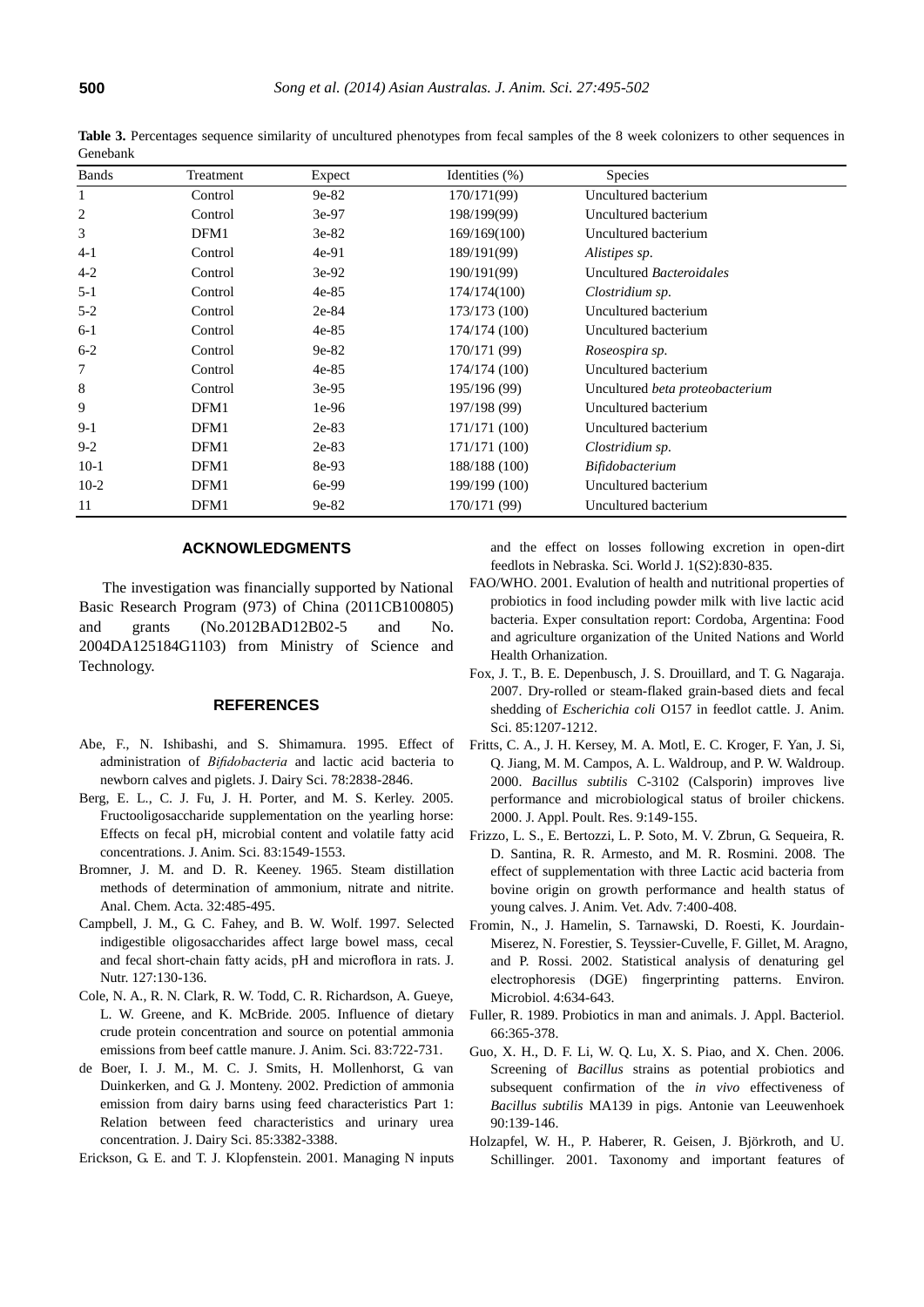probiotic microorganisms in food and nutrition. Am. J. Clin. Nutr. 73(Suppl.):365S-373S.

- Hong, H. A., L. H. Duc, and S. M. Cutting. 2005. [The use of](http://onlinelibrary.wiley.com/doi/10.1016/j.femsre.2004.12.001/full)  [bacterial spore formers as probiotics.](http://onlinelibrary.wiley.com/doi/10.1016/j.femsre.2004.12.001/full) FEMS Microbiol. Rev. 29:813-835.
- Hosoi, T., A. Ametani, K. Kiuchi, and S Kaminogawa. 2000. Improved growth [and viability of lactobacilli in the presence](http://www.nrcresearchpress.com/doi/abs/10.1139/w00-070#.Us5QQNJ_tY8)  of *Bacillus subtilis* (*natto*[\), catalase, or subtilisin.](http://www.nrcresearchpress.com/doi/abs/10.1139/w00-070#.Us5QQNJ_tY8) Can. J. Microbiol. 46:892-897.
- Jin, L. Z., Y. W. Ho, N. Abdullah, and S. Jalaludin. 1997. Probiotics in poultry: modes of action. Worlds Poult. Sci. J. 53: 351-368.
- Krehbiel, C. R., S. R. Rust, G. Zhang, and S. E. Gilliland. 2003. [Bacterial direct-fed microbials in ruminant diets: Performance](http://www.journalofanimalscience.org/content/81/14_suppl_2/E120.short)  [response and mode of action.](http://www.journalofanimalscience.org/content/81/14_suppl_2/E120.short) J. Anim. Sci. 81(E. Suppl. 2): E120-E132.
- La Ragione, R. M., G. Casula, S. M. Cutting, and M. J. Woodward. 2001. *Bacillus subtilis* [spores competitively exclude](http://www.sciencedirect.com/science/article/pii/S0378113500003503)  *Escherichia coli* [O78:K80 in poultry.](http://www.sciencedirect.com/science/article/pii/S0378113500003503) Vet. Microbiol. 79:133- 142.
- Lema, M., L. Williams, and D. R. Rao. 2001. [Reduction of fecal](http://www.sciencedirect.com/science/article/pii/S0921448800001681)  [shedding of enterohemorrhagic](http://www.sciencedirect.com/science/article/pii/S0921448800001681) *Escherichia coli* O157:H7 in [lambs by feeding microbial feed supplement.](http://www.sciencedirect.com/science/article/pii/S0921448800001681) Small Rumin. Res. 39:31-39.
- Leser, T. D. and L. Mølbak. 2009. [Better living through microbial](http://onlinelibrary.wiley.com/doi/10.1111/j.1462-2920.2009.01941.x/full)  action: the benefits of [the mammalian gastrointestinal](http://onlinelibrary.wiley.com/doi/10.1111/j.1462-2920.2009.01941.x/full)  [microbiota on the host.](http://onlinelibrary.wiley.com/doi/10.1111/j.1462-2920.2009.01941.x/full) Environ. Microbiol. 11:2194-2206.
- Maruta, K., H. Miyazaki, Y. Tadano, S. Masuda, A. Suzuki, H. Takahashi, and M. Takahashi. 1996. Effects of *Bacillus subtilis* C-3102 intake on fecal flora of sows and on diarrhea and mortality rate of their piglets. Anim. Sci. Technol. 67:403-409.
- Medina, B., I. D. Girard, E. Jacotot, and V. Julliand. 2002. [Effect](http://www.animal-science.org/content/80/10/2600.short)  of preparation of *[Saccharomyces cerevisiae](http://www.animal-science.org/content/80/10/2600.short)* on microbial [profiles and fermentation patterns in the large intestine of](http://www.animal-science.org/content/80/10/2600.short)  [horses fed a high fiber or high starch diet.](http://www.animal-science.org/content/80/10/2600.short) J. Anim. Sci. 80:2600-2609.
- Meyer, P. M., A. Vaz Pires, A. R. Vagadlo, J. M. Correia de Simas, and I. Susin. 2001. [Adição de probiótico ao leite integral ou](http://www.scielo.br/pdf/sa/v58n2/4409.pdf)  [sucedáneo e desempenho de bezerros da raça holandesa.](http://www.scielo.br/pdf/sa/v58n2/4409.pdf) Scientia Agricola 58:215-221.
- Miettinen, M., J. Vuopio-Varkila, and K. Varkila. 1996. [Production](http://iai.asm.org/content/64/12/5403.short)  [of human tumor necrosis factor alpha, interleukin-6, and](http://iai.asm.org/content/64/12/5403.short)  [interleu-kin-10 is induced by lactic acid bacteria.](http://iai.asm.org/content/64/12/5403.short) Infect. Immun. 64:5403-5405.
- Mohammed, N., N. Ajisaka, Z. A. Lila, K. Hara, K. Mikuni, K. Hara, S. Kanda, and H. Itabashi. 2004. [Effect of Japanese](http://www.journalofanimalscience.org/content/82/6/1839.short)  [horseradish oil on methane production and ruminal](http://www.journalofanimalscience.org/content/82/6/1839.short)  [fermentation](http://www.journalofanimalscience.org/content/82/6/1839.short) *in vitro* and in steers. J. Anim. Sci. 82:1839-1846.
- Muyzer, G., A. Teske, C. O. Wirsen, and H. W. Jannasch. 1995. [Phylogenetic relationships of Thiomicrospira species and their](http://link.springer.com/article/10.1007/BF02529967#page-1)  [identification in deep-sea hydrothermal vent samples by](http://link.springer.com/article/10.1007/BF02529967#page-1)  [denaturing gradient gel electrophoresis of 16S rDNA](http://link.springer.com/article/10.1007/BF02529967#page-1)  [fragments.](http://link.springer.com/article/10.1007/BF02529967#page-1) Arch Microbiol. 164:165-172.
- Ozawa, K., H. Yokota, M. Kimura, and T. Mitsuoka. 1981. Effects of administration of *Bacillus subtilis* strain BN on intestinal flora of weanling piglets. Nippon Juigaku Zasshi 43:771-775.
- Qiao, G. H., A. S. Shan, N. Ma, Q. Q. Ma, and Z. W. Sun. 2010. [Effect of supplemental](http://onlinelibrary.wiley.com/doi/10.1111/j.1439-0396.2009.00926.x/abstract?deniedAccessCustomisedMessage=&userIsAuthenticated=false) *Bacillus* cultures on rumen

[fermentation and milk yield in Chinese Holstein cows.](http://onlinelibrary.wiley.com/doi/10.1111/j.1439-0396.2009.00926.x/abstract?deniedAccessCustomisedMessage=&userIsAuthenticated=false) J. Anim. Physiol. Anim. Nutr. 94:429-436.

- Qin, Z. H., J. P. Cai, and X. H. Ye. 2005. Cloning and phylogenetic analysis of 16S *rRNA* gene of *Bacillus subtilis natto*. Chinese J. Microecol. 17:324-326.
- Santoso,U., K Tanaka, and S. Ohtani. 1995. [Effect of dried](http://journals.cambridge.org/action/displayAbstract?fromPage=online&aid=875920) *Bacillus subtilis* [culture on growth, body composition and](http://journals.cambridge.org/action/displayAbstract?fromPage=online&aid=875920) [hepatic lipogenic enzyme activity in female broiler](http://journals.cambridge.org/action/displayAbstract?fromPage=online&aid=875920) chicks. Br. J. Nutr. 74:523-529.
- Santoso,U., S. Ohtani, K. Tanaka, and M. Sakaida. 1999. [Dried](http://www.ajas.info/Editor/manuscript/upload/12-113.pdf)  *Bacillus subtilis* [culture reduced ammonia gas release in](http://www.ajas.info/Editor/manuscript/upload/12-113.pdf)  [poultry house.](http://www.ajas.info/Editor/manuscript/upload/12-113.pdf) Asian-Aus. J. Anim. Sci. 12:806-809.
- Scot, E. D., T. R Callaway, R. D Wolcott, S.Yan, M. Trevor, G. H. Robert, and S. E. Thomas. 2008. [Evaluation of the bacterial](http://www.biomedcentral.com/1471-2180/8/125/)  [diversity in the feces of cattle using 16S rDNA bacterial tag](http://www.biomedcentral.com/1471-2180/8/125/)[encoded FLX amplicon pyrosequencing \(bTEFAP\).](http://www.biomedcentral.com/1471-2180/8/125/) BMC Microbiol. 8:125.
- Spellerberg, I. F. and P. J. Fedor. 2003. [A tribute to Claude](http://onlinelibrary.wiley.com/doi/10.1046/j.1466-822X.2003.00015.x/abstract?deniedAccessCustomisedMessage=&userIsAuthenticated=false)  [Shannon \(1916-2001\) and a plea for more rigorous use of](http://onlinelibrary.wiley.com/doi/10.1046/j.1466-822X.2003.00015.x/abstract?deniedAccessCustomisedMessage=&userIsAuthenticated=false)  [species richness, species diversity and the 'Shannon–Wiener'](http://onlinelibrary.wiley.com/doi/10.1046/j.1466-822X.2003.00015.x/abstract?deniedAccessCustomisedMessage=&userIsAuthenticated=false)  [Index.](http://onlinelibrary.wiley.com/doi/10.1046/j.1466-822X.2003.00015.x/abstract?deniedAccessCustomisedMessage=&userIsAuthenticated=false) Global Ecol. Biogeogr. 12:177-179.
- Spiehs, M. J. and V. H. Varel. 2009[. Nutrient excretion and odorant](http://www.journalofanimalscience.org/content/87/9/2977.short)  [production in manure from cattle fed corn wet distillers grains](http://www.journalofanimalscience.org/content/87/9/2977.short)  [with solubles.](http://www.journalofanimalscience.org/content/87/9/2977.short) J. Anim. Sci. 87:2977-2984.
- Stefan J. Green. 2005. A guide to denaturing gradient gel electrophoresis. Version 1–Nov 21.
- Stephens, T. P., G. H. Longeragan, E. Karunasena, and M. M. Brashears. 2007. Reduction of *[Escherichia coli](http://www.ingentaconnect.com/content/iafp/jfp/2007/00000070/00000010/art00023)* O157 and *Salmonella* [in feces and on hides of feedlot cattle using various](http://www.ingentaconnect.com/content/iafp/jfp/2007/00000070/00000010/art00023)  [doses of a direct-fed microbial.](http://www.ingentaconnect.com/content/iafp/jfp/2007/00000070/00000010/art00023) J. Food Prot. 70:2386-2391.
- Sumi, H. 1997. Antibacterial activity of *Bacillus natto*—growth inhibition against *Eschricchia coli* O-157. Biosci. 14:47-50.
- Sun, P., J. Q. Wang, and H. T. Zhang. 2010. [Effects of](http://www.sciencedirect.com/science/article/pii/S0022030210006363) *Bacillus subtilis natto* [on performance and immune function of](http://www.sciencedirect.com/science/article/pii/S0022030210006363)  [preweaning calves.](http://www.sciencedirect.com/science/article/pii/S0022030210006363) J. Dairy Sci. 93:5851-5855
- Swyers, K. L., A. O. Burk, T. G. Hartsock, E. M. Ungerfeld, and J. L. Shelton. 2008. [Effects of direct-fed microbial](http://www.animal-science.org/content/86/10/2596.short)  [supplementation on digestibility and fermentation end](http://www.animal-science.org/content/86/10/2596.short)products in horses fed low- [and high-starch concentrates.](http://www.animal-science.org/content/86/10/2596.short) J. Anim. Sci. 86:2596-2608.
- Tannock, G. W. 2001. Molecular assessment of intestinal microflora. Am. J. Clin. Nutr. 73:410-414.
- Teo, A.Y. L. and H. M. Tan. 2005. [Inhibition of Clostridium](http://aem.asm.org/content/71/8/4185.short)  [perfringens by a novel strain of](http://aem.asm.org/content/71/8/4185.short) *Bacillus subtilis* isolated from [the gastrointestinal tracts of healthy chickens.](http://aem.asm.org/content/71/8/4185.short) Appl. Environ. Microbiol. 71:4185-4190.
- Teo, A.Y. L. and H. M. Tan. 2006. Effect of *[Bacillus subtilis](http://japr.fass.org/content/15/2/229.short)* PB6 [\(CloSTAT\)on broilers infected with a pathogenic strain of](http://japr.fass.org/content/15/2/229.short)  *[Escherichia coli](http://japr.fass.org/content/15/2/229.short)*. J. Appl. Poult. Res. 15:229-235.
- Timmerman, H. M., L. Mulder, H. Everts, D. C. van Espen, E. van der Wal, G. Klaassen, S. M. G. Rouwers, R. Hartemink, F. M. Rombouts, and A. C. Beynen. 2005. [Health and growth of veal](http://www.sciencedirect.com/science/article/pii/S0022030205728915)  [calves fed milk replacers with or without probiotics.](http://www.sciencedirect.com/science/article/pii/S0022030205728915) J. Dairy Sci. 88:2154-2165.
- Walter, J., N. C. Heng, W. P. Hammes, D. M. Loach, G. W. Tannock, and C. Hertel. 2003. [Identification of Lactobacillus](http://aem.asm.org/content/69/4/2044.short)  [reuteri genes specifically induced in the mouse gastrointestinal](http://aem.asm.org/content/69/4/2044.short)  [tract.](http://aem.asm.org/content/69/4/2044.short) Appl. Environ. Microbiol. 69:2044-2051.